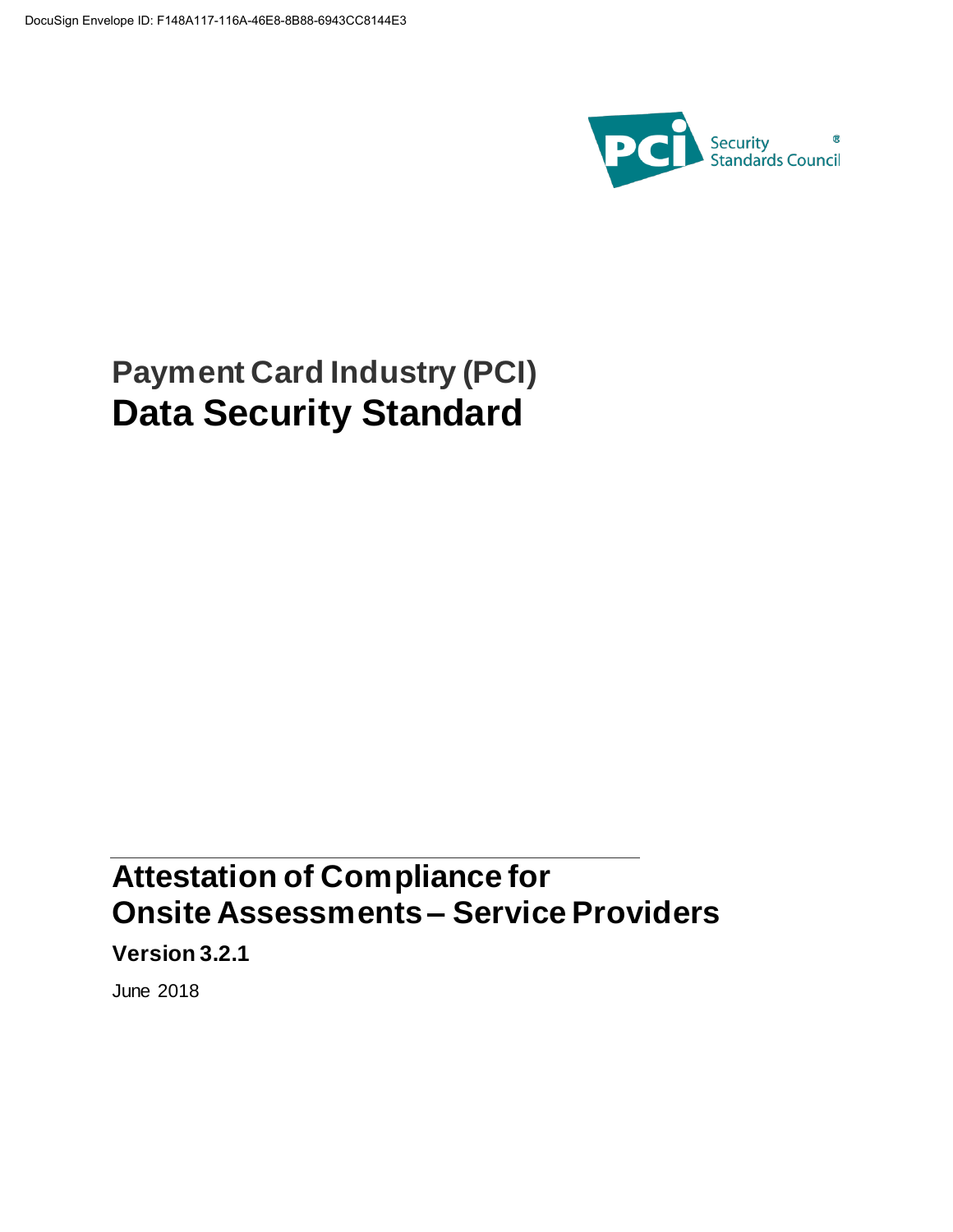

### **Section 1: Assessment Information**

### *Instructions for Submission*

This Attestation of Compliance must be completed as a declaration of the results of the service provider's assessment with the *Payment Card Industry Data Security Standard Requirements and Security Assessment Procedures (PCI DSS).* Complete all sections: The service provider is responsible for ensuring that each section is completed by the relevant parties, as applicable. Contact the requesting payment brand for reporting and submission procedures.

| Part 1. Service Provider and Qualified Security Assessor Information |                       |  |                             |                                                  |      |       |
|----------------------------------------------------------------------|-----------------------|--|-----------------------------|--------------------------------------------------|------|-------|
| Part 1a. Service Provider Organization Information                   |                       |  |                             |                                                  |      |       |
| Company Name:                                                        | SAP Ariba             |  | DBA (doing<br>business as): | $\blacksquare$                                   |      |       |
| Contact Name:                                                        | Ermias Desta          |  | Title:                      | Interim Business<br>Information Security Officer |      |       |
| Telephone:                                                           | +44 792002 1110       |  | E-mail:                     | ermias.desta@sap.com                             |      |       |
| <b>Business Address:</b>                                             | 3420 Hillview Ave     |  | City:                       | Palo Alto                                        |      |       |
| State/Province:                                                      | CA<br>Country:        |  | <b>USA</b>                  |                                                  | Zip: | 94304 |
| URL:                                                                 | https://www.ariba.com |  |                             |                                                  |      |       |

| Part 1b. Qualified Security Assessor Company Information (if applicable) |                                              |  |         |                           |      |       |
|--------------------------------------------------------------------------|----------------------------------------------|--|---------|---------------------------|------|-------|
| Company Name:                                                            | usd AG                                       |  |         |                           |      |       |
| Lead QSA Contact Name:                                                   | Torsten Schlotmann                           |  | Title:  | <b>QSA</b>                |      |       |
| Telephone:                                                               | +49 6102 8631 330                            |  | E-mail: | torsten.schlotmann@usd.de |      |       |
| <b>Business Address:</b>                                                 | Frankfurter Str. 233, Haus<br>C <sub>1</sub> |  | City:   | Neu-Isenburg              |      |       |
| State/Province:                                                          | Country:<br>$\overline{\phantom{0}}$         |  | Germany |                           | Zip: | 63263 |
| URL:                                                                     | https://www.usd.de                           |  |         |                           |      |       |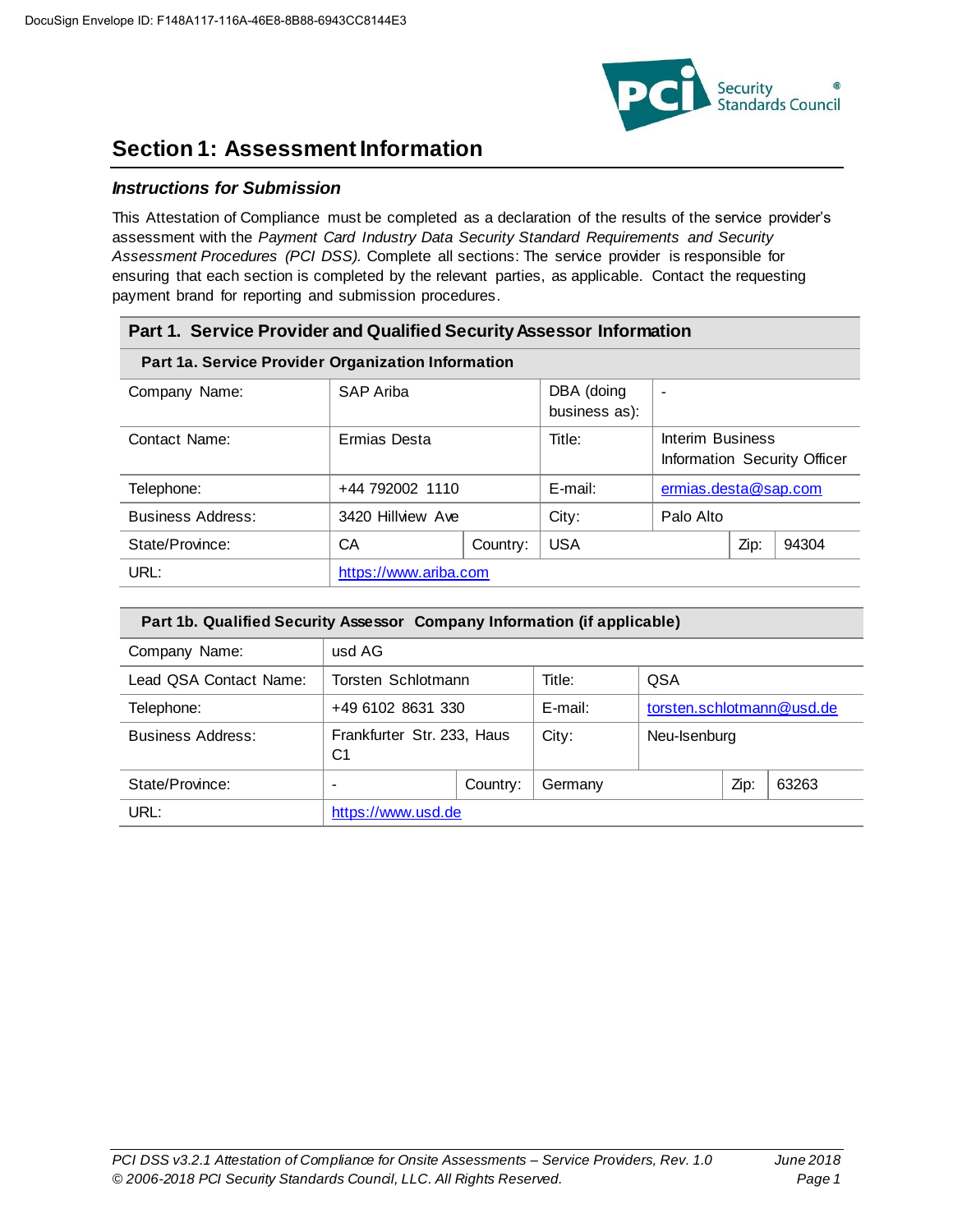| <b>Security</b><br><b>Standards Counci</b> |
|--------------------------------------------|
|                                            |

| <b>Part 2. Executive Summary</b>                                                           |                                    |                             |  |  |
|--------------------------------------------------------------------------------------------|------------------------------------|-----------------------------|--|--|
| Part 2a. Scope Verification                                                                |                                    |                             |  |  |
| Services that were INCLUDED in the scope of the PCI DSS Assessment (check all that apply): |                                    |                             |  |  |
| Name of service(s) assessed:                                                               | Ariba                              |                             |  |  |
| Type of service(s) assessed:                                                               |                                    |                             |  |  |
| <b>Hosting Provider:</b>                                                                   | <b>Managed Services (specify):</b> | <b>Payment Processing:</b>  |  |  |
| Applications / software                                                                    | Systems security services          | POS / card present          |  |  |
| Hardware                                                                                   | IT support                         | Internet / e-commerce       |  |  |
| Infrastructure / Network                                                                   | Physical security                  | MOTO / Call Center          |  |  |
| Physical space (co-location)                                                               | <b>Terminal Management System</b>  | <b>ATM</b>                  |  |  |
| Storage                                                                                    | Other services (specify):          | Other processing (specify): |  |  |
| Web                                                                                        |                                    |                             |  |  |
| Security services                                                                          |                                    |                             |  |  |
| 3-D Secure Hosting Provider                                                                |                                    |                             |  |  |
| <b>Shared Hosting Provider</b>                                                             |                                    |                             |  |  |
| Other Hosting (specify):                                                                   |                                    |                             |  |  |
|                                                                                            |                                    |                             |  |  |
| <b>Account Management</b>                                                                  | Fraud and Chargeback               | Payment Gateway/Switch      |  |  |
| <b>Back-Office Services</b>                                                                | <b>Issuer Processing</b>           | <b>Prepaid Services</b>     |  |  |
| $\boxtimes$ Billing Management                                                             | Loyalty Programs                   | Records Management          |  |  |
| <b>Clearing and Settlement</b>                                                             | <b>Merchant Services</b>           | Tax/Government Payments     |  |  |
| <b>Network Provider</b>                                                                    |                                    |                             |  |  |
| Others (specify): Supplier management<br>⊠                                                 |                                    |                             |  |  |

*Note: These categories are provided for assistance only, and are not intended to limit or predetermine an entity's service description. If you feel these categories don't apply to your service, complete "Others." If you're unsure whether a category could apply to your service, consult with the applicable payment brand.*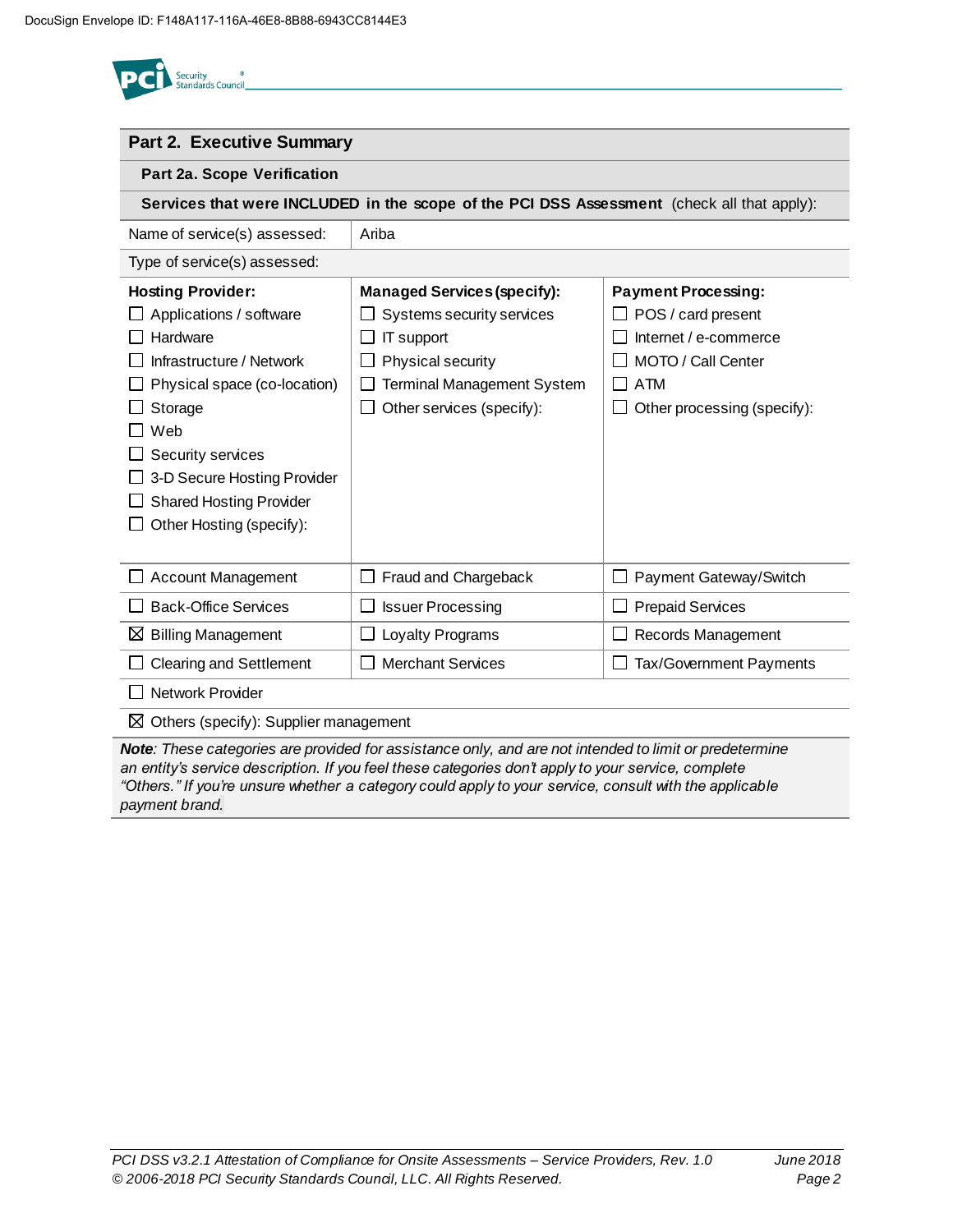| Security<br>andards Council                                                                                                                                                                                                                                     |                                                                                                                                                                      |                   |                                                                                                                                                                                                             |
|-----------------------------------------------------------------------------------------------------------------------------------------------------------------------------------------------------------------------------------------------------------------|----------------------------------------------------------------------------------------------------------------------------------------------------------------------|-------------------|-------------------------------------------------------------------------------------------------------------------------------------------------------------------------------------------------------------|
| Part 2a. Scope Verification (continued)                                                                                                                                                                                                                         |                                                                                                                                                                      |                   |                                                                                                                                                                                                             |
| the PCI DSS Assessment (check all that apply):                                                                                                                                                                                                                  |                                                                                                                                                                      |                   | Services that are provided by the service provider but were NOT INCLUDED in the scope of                                                                                                                    |
| Name of service(s) not assessed:                                                                                                                                                                                                                                |                                                                                                                                                                      |                   | All other SAP offerings (see "Others (specify)" below)                                                                                                                                                      |
| Type of service(s) not assessed:                                                                                                                                                                                                                                |                                                                                                                                                                      |                   |                                                                                                                                                                                                             |
| <b>Hosting Provider:</b><br>Applications / software<br>Hardware<br>Infrastructure / Network<br>Physical space (co-location)<br>Storage<br>Web<br>Security services<br>3-D Secure Hosting Provider<br><b>Shared Hosting Provider</b><br>Other Hosting (specify): | <b>Managed Services (specify):</b><br>Systems security services<br>IT support<br>Physical security<br><b>Terminal Management System</b><br>Other services (specify): |                   | <b>Payment Processing:</b><br>$\Box$ POS / card present<br>Internet / e-commerce<br>MOTO / Call Center<br><b>ATM</b><br>Other processing (specify):                                                         |
| <b>Account Management</b>                                                                                                                                                                                                                                       | Fraud and Chargeback                                                                                                                                                 |                   | Payment Gateway/Switch                                                                                                                                                                                      |
| <b>Back-Office Services</b>                                                                                                                                                                                                                                     | <b>Issuer Processing</b>                                                                                                                                             |                   | <b>Prepaid Services</b>                                                                                                                                                                                     |
| <b>Billing Management</b>                                                                                                                                                                                                                                       | Loyalty Programs                                                                                                                                                     |                   | Records Management                                                                                                                                                                                          |
| <b>Clearing and Settlement</b>                                                                                                                                                                                                                                  | <b>Merchant Services</b>                                                                                                                                             |                   | Tax/Government Payments                                                                                                                                                                                     |
| Network Provider                                                                                                                                                                                                                                                |                                                                                                                                                                      |                   |                                                                                                                                                                                                             |
| other cloud services, were not part of this assessment.                                                                                                                                                                                                         |                                                                                                                                                                      |                   | $\boxtimes$ Others (specify): All other offerings of SAP not directly related to Ariba, e.g. application development or                                                                                     |
| Provide a brief explanation why any checked services<br>were not included in the assessment:                                                                                                                                                                    |                                                                                                                                                                      | related services. | All other offerings of SAP not directly related to<br>Ariba, e.g. application development or other cloud<br>services, were not part of this assessment. The<br>assessment scope includes only the SAP Ariba |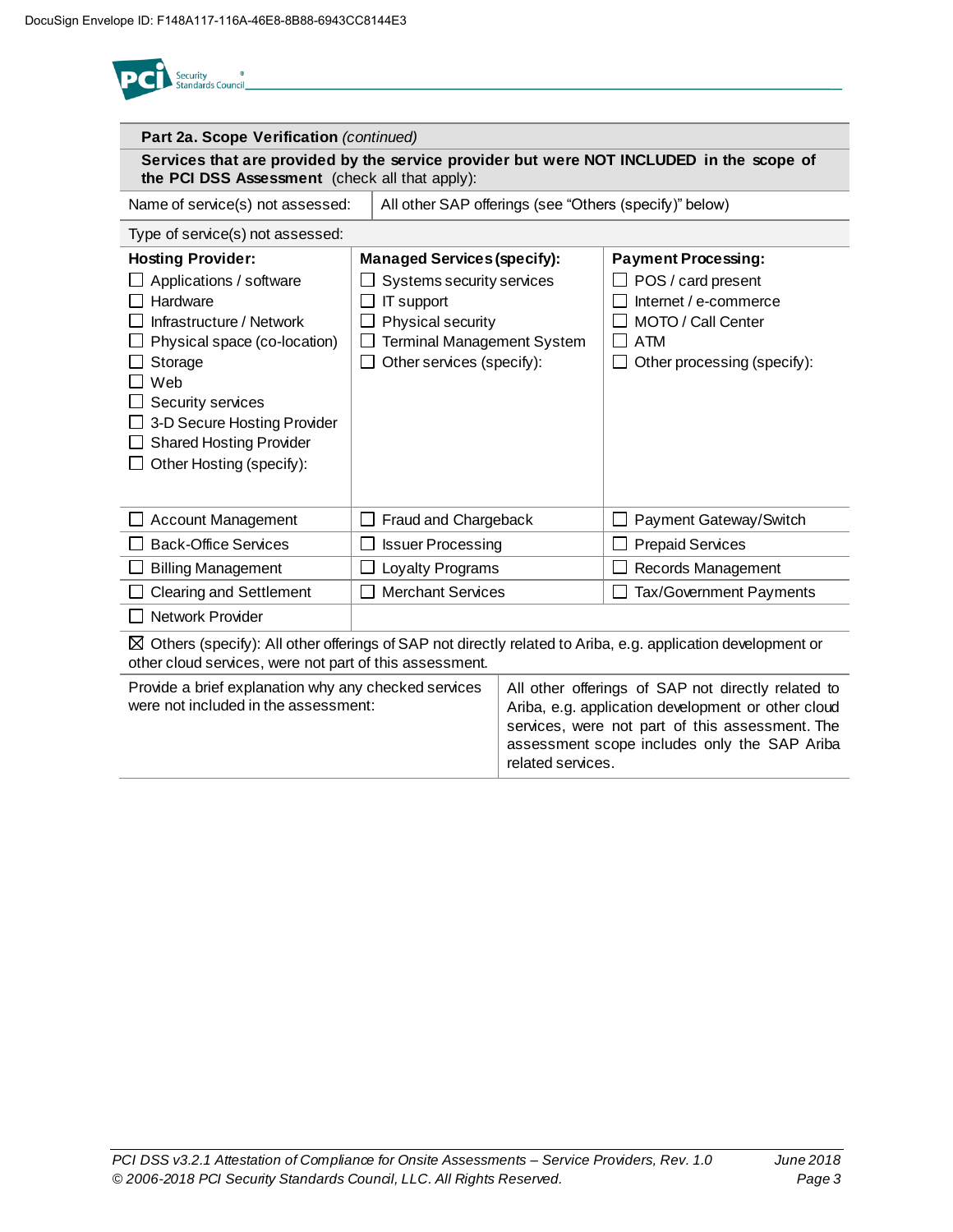

| Part 2b. Description of Payment Card Business                                                                                                |                                                                                                                                                                                                                                                                                                                                                                                                                                                                                                                                                                                                                                                                                                                                                                                                                                                                                                                                                                                                                                                                                                                                                                                                                                                                                                                                                                                                                                               |
|----------------------------------------------------------------------------------------------------------------------------------------------|-----------------------------------------------------------------------------------------------------------------------------------------------------------------------------------------------------------------------------------------------------------------------------------------------------------------------------------------------------------------------------------------------------------------------------------------------------------------------------------------------------------------------------------------------------------------------------------------------------------------------------------------------------------------------------------------------------------------------------------------------------------------------------------------------------------------------------------------------------------------------------------------------------------------------------------------------------------------------------------------------------------------------------------------------------------------------------------------------------------------------------------------------------------------------------------------------------------------------------------------------------------------------------------------------------------------------------------------------------------------------------------------------------------------------------------------------|
| Describe how and in what capacity your business<br>stores, processes, and/or transmits cardholder data.                                      | SAP Ariba (Ariba) is subsidiary of SAP SE (SAP).<br>SAP is a German-based software corporation that<br>focuses on B2B software that acquired Ariba in 2012.<br>Ariba is the leading B2B solution for procurement that<br>helps their clients managing their supply chain more<br>efficiently. Ariba provides their customers with access<br>to the Ariba's cloud applications, where they are able<br>to interact with millions of suppliers for direct or<br>indirect expense categories. All buyers and suppliers<br>that are part of the Ariba Network are able to facilitate<br>the procurement process including invoicing on the<br>cloud-based platform of Ariba. Payment can include<br>the transmission of cardholder data between the<br>buyer and the seller. In order to improve and<br>streamline the procurement process for<br>their<br>customers, Ariba enables the invoicing between<br>buyers and suppliers. Further, the Spot Buy<br>application allows users to search for and buy non-<br>sourced goods from their Buying solutions. Payment<br>can be facilitated via a deposited corporate<br>procurement card. Spot Buy helps buying non-<br>sourced goods (e.g. goods that have not been put<br>under contract) without the need to source the<br>supplier, provide the supplier with any payment<br>method and so on. For that process, storing,<br>processing and transmission of cardholder data is<br>necessary. |
| Describe how and in what capacity your business is<br>otherwise involved in or has the ability to impact the<br>security of cardholder data. | $\blacksquare$                                                                                                                                                                                                                                                                                                                                                                                                                                                                                                                                                                                                                                                                                                                                                                                                                                                                                                                                                                                                                                                                                                                                                                                                                                                                                                                                                                                                                                |

### **Part 2c. Locations**

List types of facilities (for example, retail outlets, corporate offices, data centers, call centers, etc.) and a summary of locations included in the PCI DSS review.

| Type of facility:       | <b>Number of facilities</b><br>of this type | Location(s) of facility (city, country): |
|-------------------------|---------------------------------------------|------------------------------------------|
| Example: Retail outlets | 3                                           | Boston, MA, USA                          |
| Corporate Offices       |                                             | Palo Alto, CA, USA                       |
| Data Center             | 1                                           | San Jose, CA, USA                        |
| Data Center             | 1                                           | Sterling, VA, USA                        |
| Data Center             |                                             | Santa Clara, CA, USA                     |
| Data Center             |                                             | St. Leon-Rot, Germany                    |
| Data Center             |                                             | Amsterdam, Netherlands                   |
| Data Centers            | 2                                           | Moscow, Russia                           |
| Data Center             |                                             | Shanghai, China                          |
| Data Center             |                                             | Beijing, China                           |

*PCI DSS v3.2.1 Attestation of Compliance for Onsite Assessments – Service Providers, Rev. 1.0 June 2018 © 2006-2018 PCI Security Standards Council, LLC. All Rights Reserved. Page 4*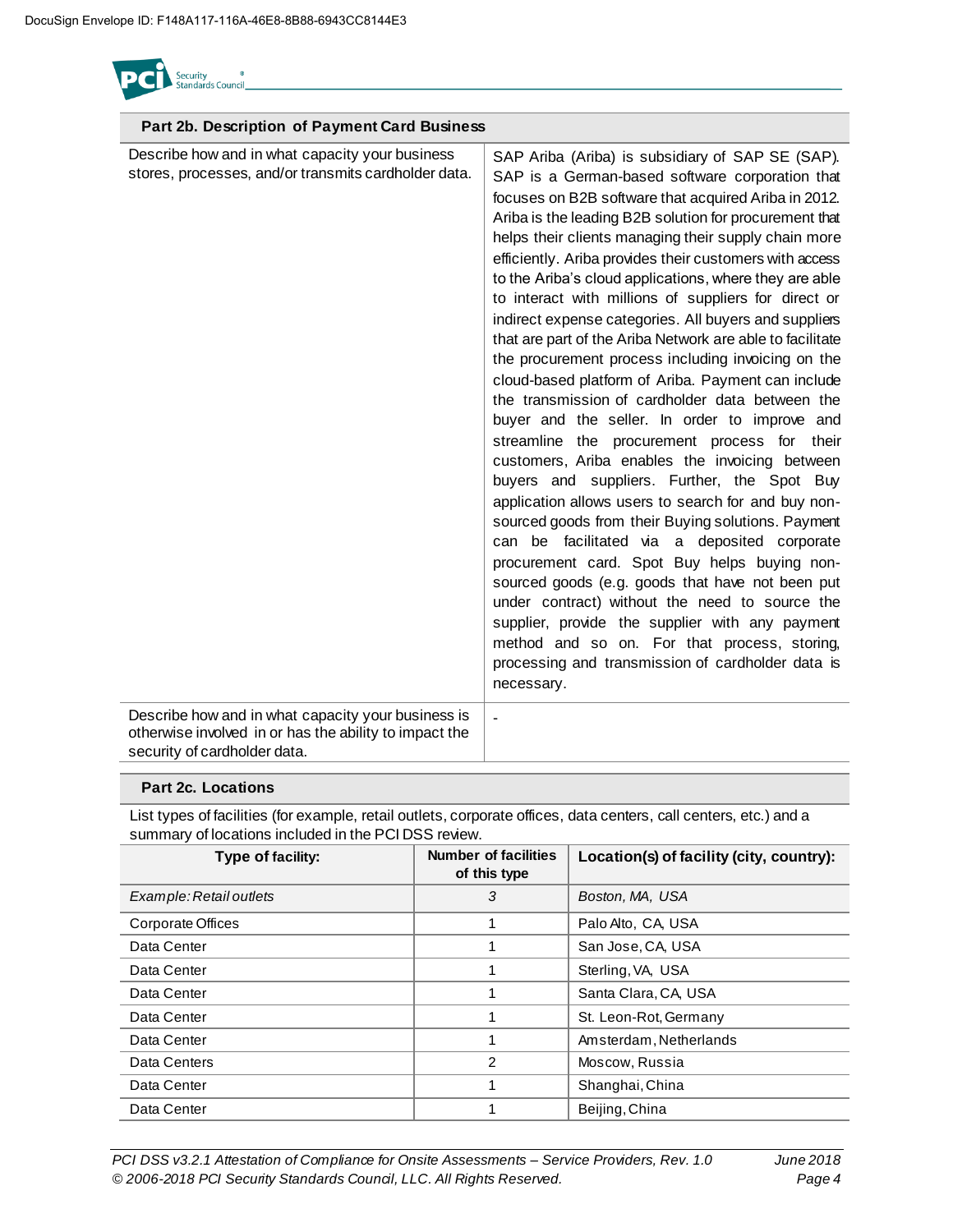

| Data Center  |   | Dubai, United Arab Emirates |
|--------------|---|-----------------------------|
| Data Center  |   | Riyadh, Saudi Arabia        |
| Data Center  |   | Dammam, Saudi Arabia        |
| Data Center  |   | Tokyo, Japan                |
| Data Center  |   | Osaka, Japan                |
| Data Centers | າ | Sydney, Australia           |
|              |   |                             |

### **Part 2d. Payment Applications**

Does the organization use one or more Payment Applications?  $\Box$  Yes  $\boxtimes$  No

Provide the following information regarding the Payment Applications your organization uses:

| <b>Payment Application</b><br><b>Name</b> | <b>Version</b><br><b>Number</b> | <b>Application</b><br><b>Vendor</b> | Is application<br><b>PA-DSS Listed?</b> | <b>PA-DSS Listing Expiry</b><br>date (if applicable) |
|-------------------------------------------|---------------------------------|-------------------------------------|-----------------------------------------|------------------------------------------------------|
|                                           |                                 |                                     | $\Box$ Yes $\Box$ No                    |                                                      |
|                                           |                                 |                                     | $\Box$ Yes $\Box$ No                    |                                                      |
|                                           |                                 |                                     | $\Box$ Yes $\Box$ No                    |                                                      |
|                                           |                                 |                                     | $\Box$ Yes<br>$\Box$ No                 |                                                      |
|                                           |                                 |                                     | $\Box$ Yes $\Box$ No                    |                                                      |
|                                           |                                 |                                     | $\Box$ Yes<br>$\Box$ No                 |                                                      |
|                                           |                                 |                                     | $\Box$ Yes<br>$\Box$ No                 |                                                      |
|                                           |                                 |                                     | $\Box$ Yes<br>l I No                    |                                                      |

#### **Part 2e. Description of Environment**  Provide a *high-level* description of the environment covered by this assessment. *For example:* • *Connections into and out of the cardholder data environment (CDE).* • *Critical system components within the CDE, such as POS devices, databases, web servers, etc., and any other necessary payment components, as applicable.* The following regions hosting Core Stack applications were part of this assessment: US, EU, RU, CN, MENA, JP, AU. In general, there are two data centers per region (US, EU, RU CN, JP, AU). However, the MENA region consists of three and the US region of three data centers. In each data center, a similar, layered network approach is implemented. The various networks contain CDE components such as databases, web and application servers. Other critical systems are management components (NTP, SIEM, IDS, remote access, monitoring) and network devices (firewall, load balancer, router, switches). Does your business use network segmentation to affect the scope of your PCI DSS environment? *(Refer to "Network Segmentation" section of PCI DSS for guidance on network*   $\boxtimes$  Yes  $\Box$  No

*segmentation)*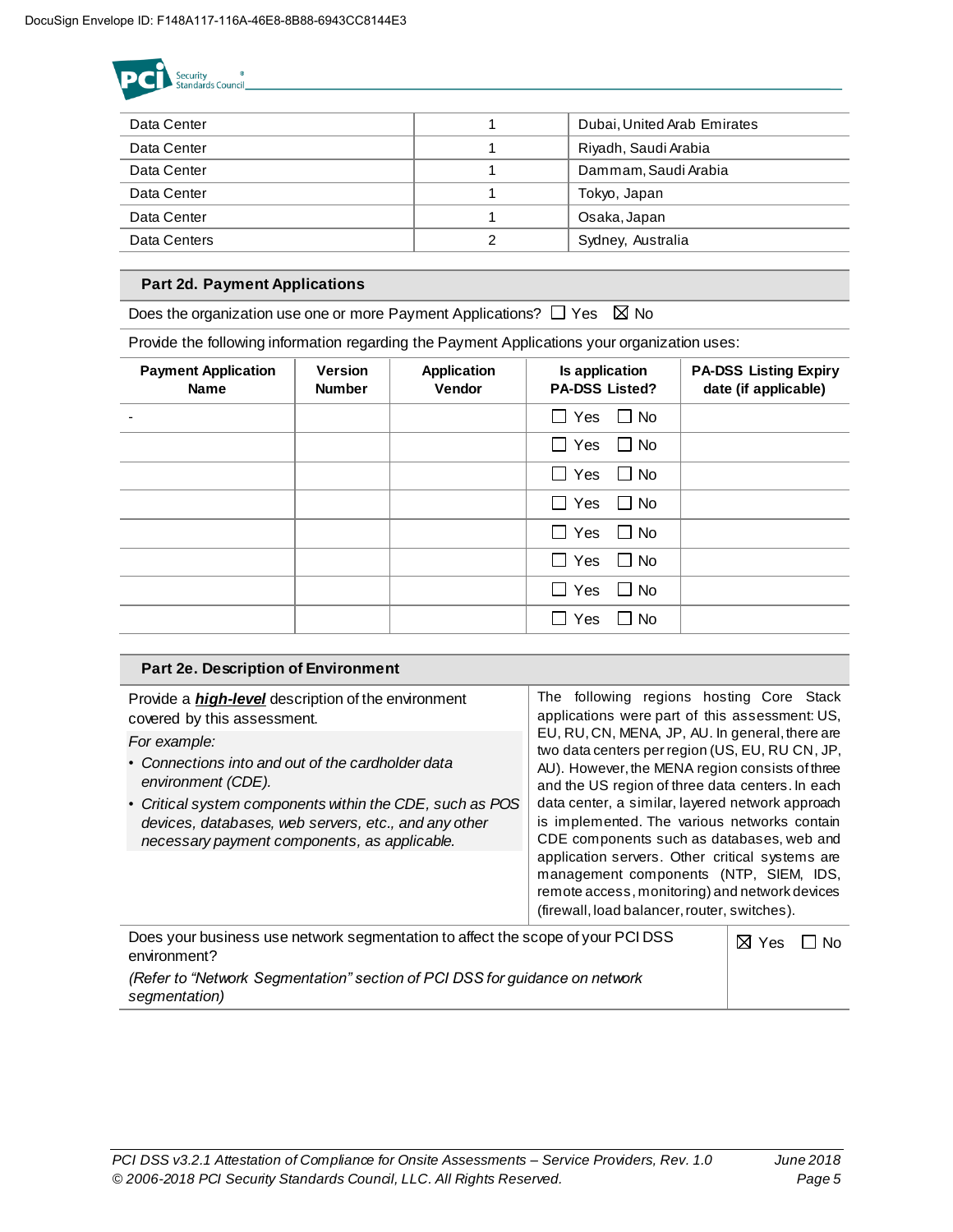

### **Part 2f. Third-Party Service Providers**

Does your company have a relationship with a Qualified Integrator & Reseller (QIR) for the purpose of the services being validated?

 $\Box$  Yes  $\boxtimes$  No

| If Yes:                                  |   |
|------------------------------------------|---|
| Name of QIR Company:                     |   |
| <b>QIR Individual Name:</b>              |   |
| Description of services provided by QIR: | - |

Does your company have a relationship with one or more third-party service providers (for example, Qualified Integrator Resellers (QIR), gateways, payment processors, payment service providers (PSP), web-hosting companies, airline booking agents, loyalty program agents, etc.) for the purpose of the services being validated?  $\boxtimes$  Yes  $\Box$  No

#### *If Yes:*

| Name of service provider:                                           | Description of services provided:                 |  |
|---------------------------------------------------------------------|---------------------------------------------------|--|
| Equinix Inc.                                                        | Housing/co-location services                      |  |
| Cyxtera Technologies, Inc.                                          | Housing/co-location services                      |  |
| vXchnge                                                             | Housing/co-location services                      |  |
| Equinix EMEA                                                        | Housing/co-location services                      |  |
| SAP SE                                                              | Housing/co-location services, Central IT services |  |
| Centr Hraneniya Dannih LLC<br>(Rostelecom Data Centers)             | Housing/co-location services                      |  |
| DataLine LLC<br>(Rostelecom Data Centers)                           | Housing/co-location services                      |  |
| Detecon Al Saudia Co. Ltd.<br>(DETASAD)                             | Housing/co-location services                      |  |
| Etihad Etisalat Co. (Mobily)                                        | Housing/co-location services                      |  |
| GDS Services Ltd.                                                   | Housing/co-location services                      |  |
| CyberSource                                                         | Payment Processing & Fraud Management             |  |
| Google LLC                                                          | Infrastructure as a Service                       |  |
| <b>Note:</b> Requirement 12.8 applies to all entities in this list. |                                                   |  |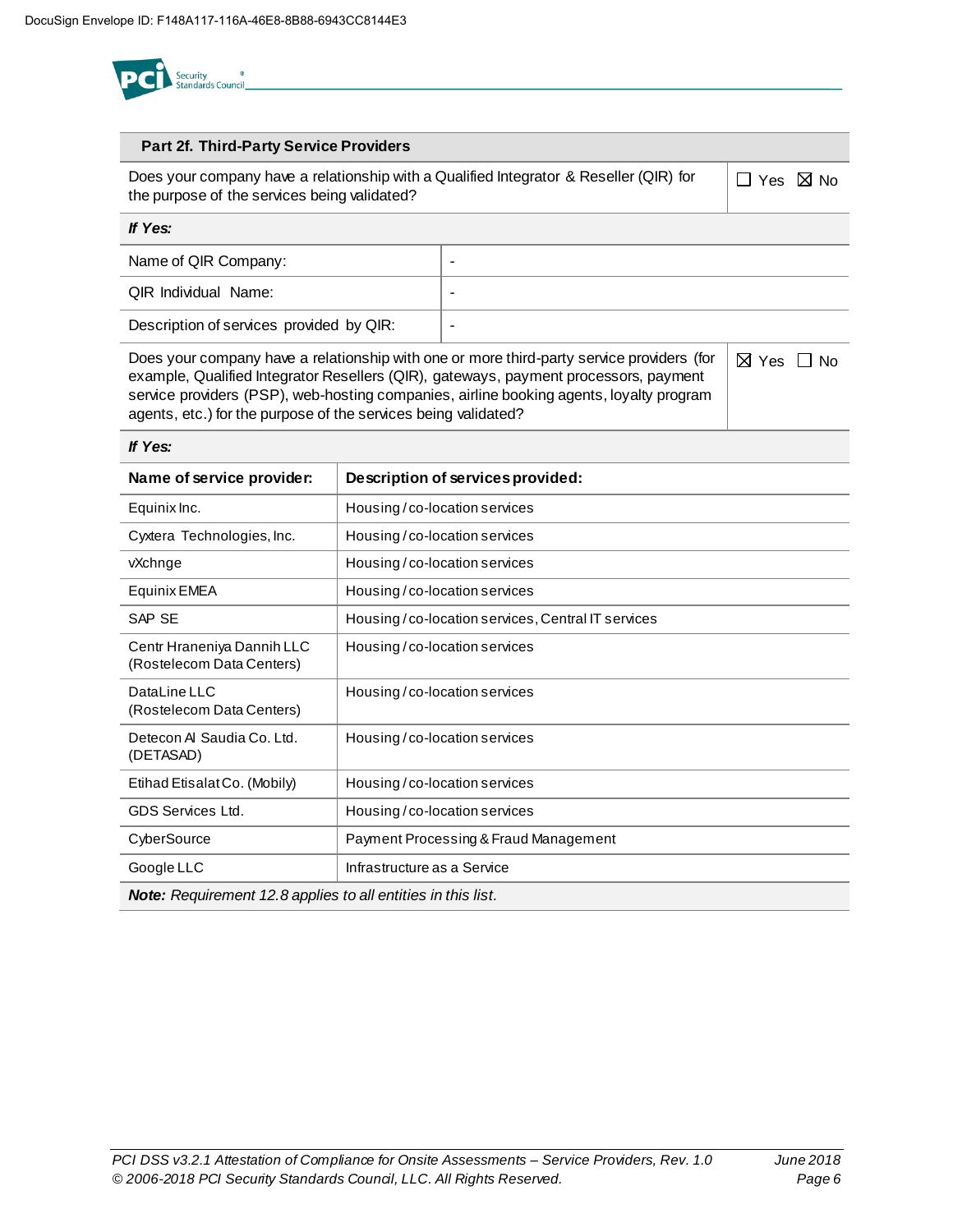

### **Part 2g. Summary of Requirements Tested**

For each PCI DSS Requirement, select one of the following:

- **Full** The requirement and all sub-requirements of that requirement were assessed, and no subrequirements were marked as "Not Tested" or "Not Applicable" in the ROC.
- **Partial** One or more sub-requirements of that requirement were marked as "Not Tested" or "Not Applicable" in the ROC.
- **None** All sub-requirements of that requirement were marked as "Not Tested" and/or "Not Applicable" in the ROC.

For all requirements identified as either "Partial" or "None," provide details in the "Justification for Approach" column, including:

- Details of specific sub-requirements that were marked as either "Not Tested" and/or "Not Applicable" in the ROC
- Reason why sub-requirement(s) were not tested or not applicable

*Note: One table to be completed for each service covered by this AOC. Additional copies of this section are available on the PCI SSC website*.

| Name of Service Assessed: |             | Ariba          |              |                                                                                                                        |
|---------------------------|-------------|----------------|--------------|------------------------------------------------------------------------------------------------------------------------|
|                           |             |                |              | <b>Details of Requirements Assessed</b>                                                                                |
| <b>PCI DSS</b>            |             |                |              | <b>Justification for Approach</b>                                                                                      |
| Requirement               | <b>Full</b> | <b>Partial</b> | <b>None</b>  | (Required for all "Partial" and "None" responses. Identify which<br>sub-requirements w ere not tested and the reason.) |
| Requirement 1:            | ⊠           | $\mathsf{L}$   | $\mathsf{L}$ | ÷,                                                                                                                     |
| Requirement 2:            | ⊠           | $\mathsf{L}$   | $\mathbf{L}$ | ÷,                                                                                                                     |
| Requirement 3:            | ⊠           | $\Box$         | $\Box$       | $\blacksquare$                                                                                                         |
| Requirement 4:            |             | ⊠              | $\Box$       | 4.1.1: N/A. No wireless networks in scope of this<br>assessment.                                                       |
| Requirement 5:            | П           | ⊠              | $\Box$       | 5.1, 5.1.1, 5.2, 5.3: N/A. No systems commonly affected<br>by malicious software in scope of this assessment.          |
| Requirement 6:            | ⊠           | П              | $\Box$       | $\overline{\phantom{0}}$                                                                                               |
| Requirement 7:            | ⊠           | П              | $\Box$       | ä,                                                                                                                     |
| Requirement 8:            |             | ⊠              | $\Box$       | 8.1.5: N/A. No third-parties with remote access.                                                                       |
|                           |             |                |              | 8.5.1: N/A. SAP Ariba has no access to customer<br>premises.                                                           |
| Requirement 9:            | П           | ⊠              | $\Box$       | 9.6, 9.6.1 - 9.6.3: N/A. No media containing cardholder<br>data are distributed.                                       |
|                           |             |                |              | 9.8.1: N/A. There are no hard-copy materials in scope of<br>this assessment.                                           |
|                           |             |                |              | 9.9, 9.9.1 - 9.9.3: N/A. No POS devices in scope of this<br>assessment.                                                |
| Requirement 10:           | ⊠           | $\blacksquare$ | П            |                                                                                                                        |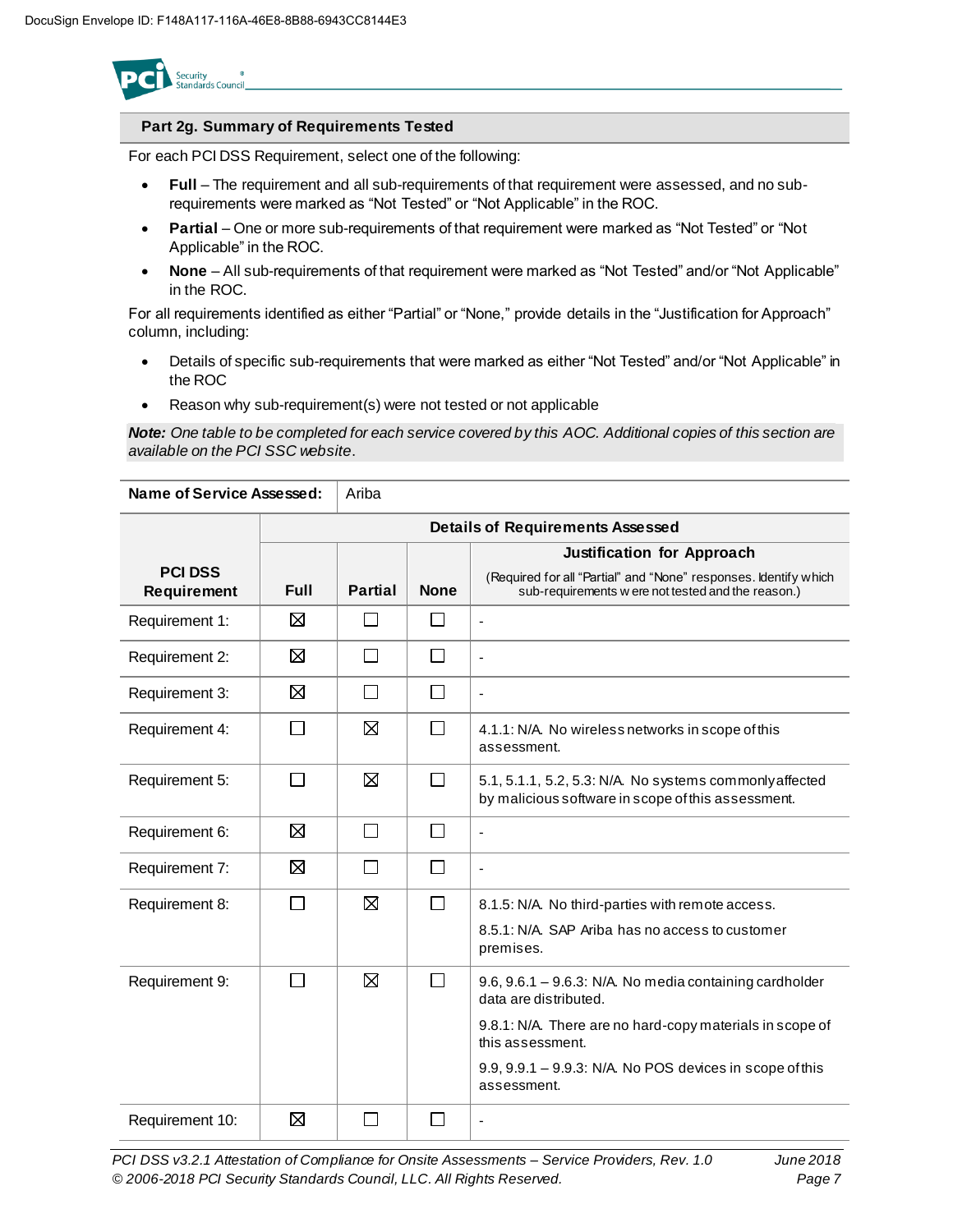| Security<br>Standards Council |   |   |   |                                                                                                 |
|-------------------------------|---|---|---|-------------------------------------------------------------------------------------------------|
| Requirement 11:               | ⊠ |   |   | ٠                                                                                               |
| Requirement 12:               |   | ⊠ |   | 12.3.9: N/A. No vendors or business partners with remote<br>access in scope of this assessment. |
| Appendix A1:                  |   |   | ⊠ | A1, A1.1 $-$ A1.4: N/A. The assessed entity is no shared<br>hosting provider.                   |
| Appendix A2:                  |   |   | ⊠ | A2, A2.1 - A2.3: N/A. No POS devices in scope of this<br>assessment.                            |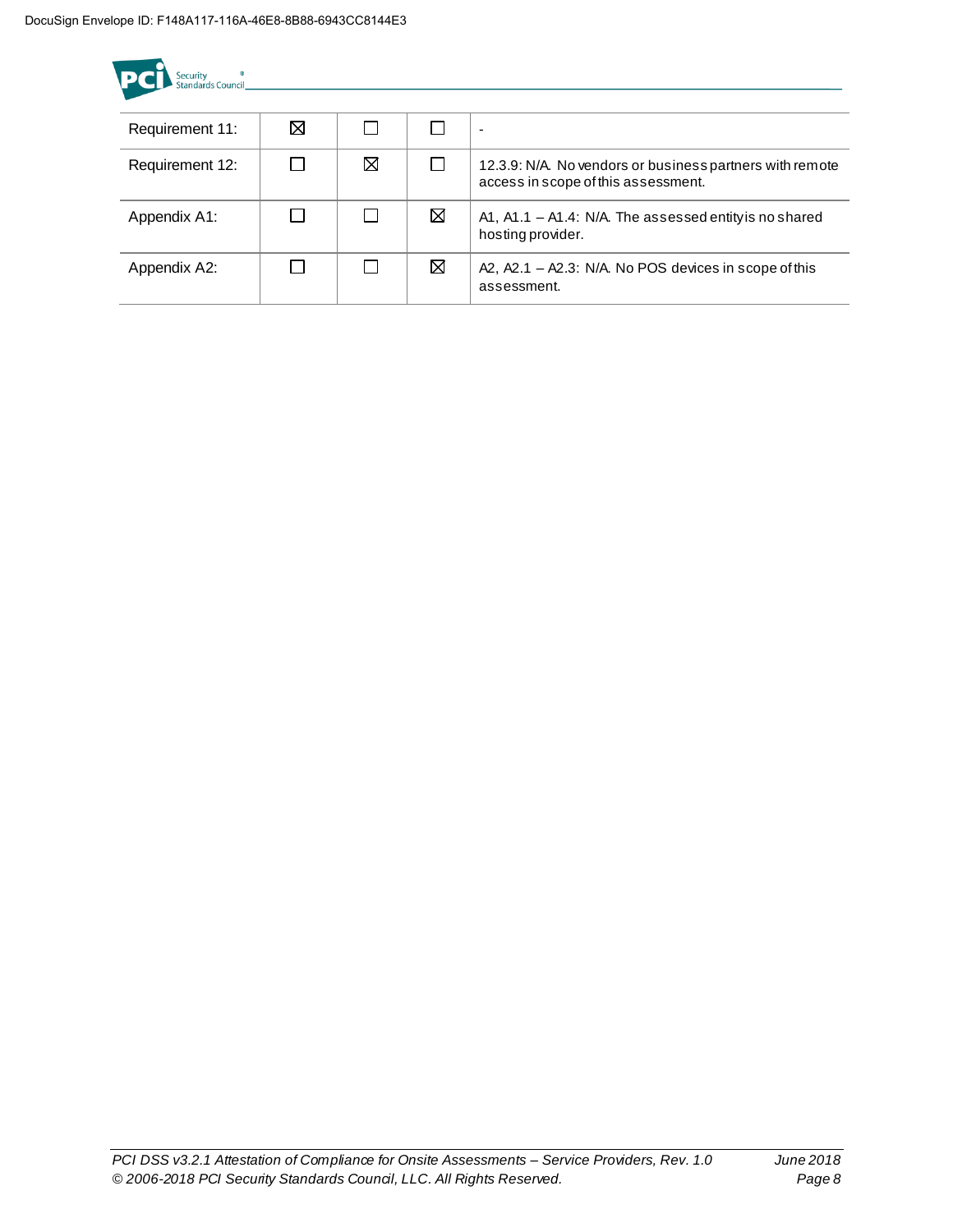## **Section 2: Report on Compliance**

This Attestation of Compliance reflects the results of an onsite assessment, which is documented in an accompanying Report on Compliance (ROC).

| The assessment documented in this attestation and in the ROC was completed<br>on: | 19 Sep 2021     |                |
|-----------------------------------------------------------------------------------|-----------------|----------------|
| Have compensating controls been used to meet any requirement in the ROC?          | $\boxtimes$ Yes | □ No           |
| Were any requirements in the ROC identified as being not applicable (N/A)?        | $\boxtimes$ Yes | $\Box$ No      |
| Were any requirements not tested?                                                 | $\Box$ Yes      | $\boxtimes$ No |
| Were any requirements in the ROC unable to be met due to a legal constraint?      | $\Box$ Yes      | M No           |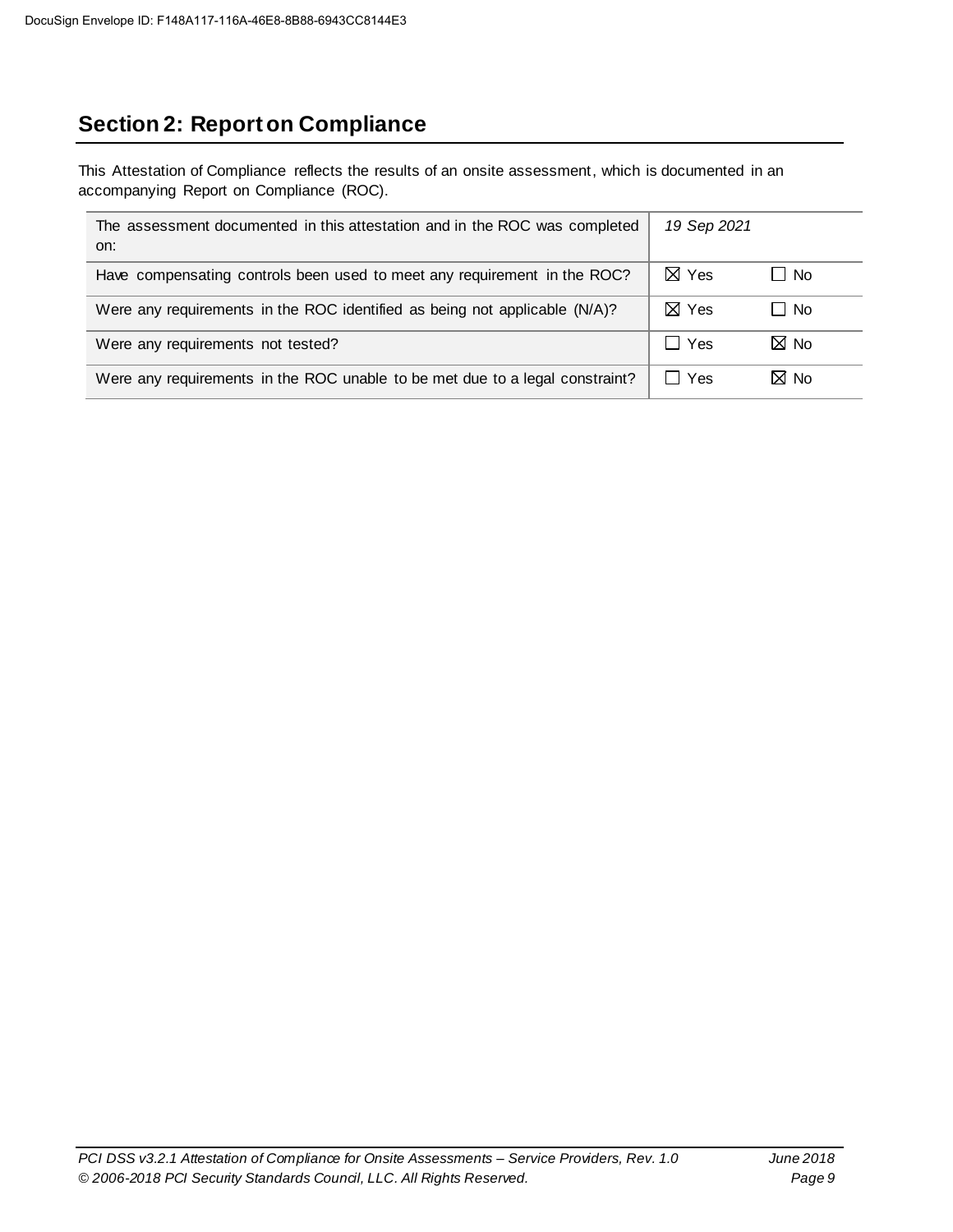### **Section 3: Validation and Attestation Details**

### **Part 3. PCI DSS Validation**

### **This AOC is based on results noted in the ROC dated** *19 Sep 2021.*

Based on the results documented in the ROC noted above, the signatories identified in Parts 3b-3d, as applicable, assert(s) the following compliance status for the entity identified in Part 2 of this document (*check one):*

- ⊠ **Compliant:** All sections of the PCI DSS ROC are complete, all questions answered affirmatively, resulting in an overall **COMPLIANT** rating; thereby *SAP Ariba* has demonstrated full compliance with the PCI DSS.
- $\Box$ **Non-Compliant:** Not all sections of the PCI DSS ROC are complete, or not all questions are answered affirmatively, resulting in an overall **NON-COMPLIANT** rating, thereby *(Service Provider Company Name)* has not demonstrated full compliance with the PCI DSS.

**Target Date** for Compliance:

An entity submitting this form with a status of Non-Compliant may be required to complete the Action Plan in Part 4 of this document. *Check with the payment brand(s) before completing Part 4.*

 $\Box$ **Compliant but with Legal exception:** One or more requirements are marked "Not in Place" due to a legal restriction that prevents the requirement from being met. This option requires additional review from acquirer or payment brand.

*If checked, complete the following:*

| Details of how legal constraint prevents requirement being met |
|----------------------------------------------------------------|
|                                                                |
|                                                                |
|                                                                |

### **Part 3a. Acknowledgement of Status**

### **Signatory(s) confirms:**

### *(Check all that apply)*

| ⊠ | The ROC was completed according to the PCI DSS Requirements and Security Assessment<br>Procedures, Version 3.2.1, and was completed according to the instructions therein. |
|---|----------------------------------------------------------------------------------------------------------------------------------------------------------------------------|
| ⊠ | All information within the above-referenced ROC and in this attestation fairly represents the results of<br>my assessment in all material respects.                        |
|   | I have confirmed with my payment application vendor that my payment system does not store<br>sensitive authentication data after authorization.                            |
| ⊠ | I have read the PCI DSS and I recognize that I must maintain PCI DSS compliance, as applicable to<br>my environment, at all times.                                         |
| ⊠ | If my environment changes, I recognize I must reassess my environment and implement any<br>additional PCI DSS requirements that apply.                                     |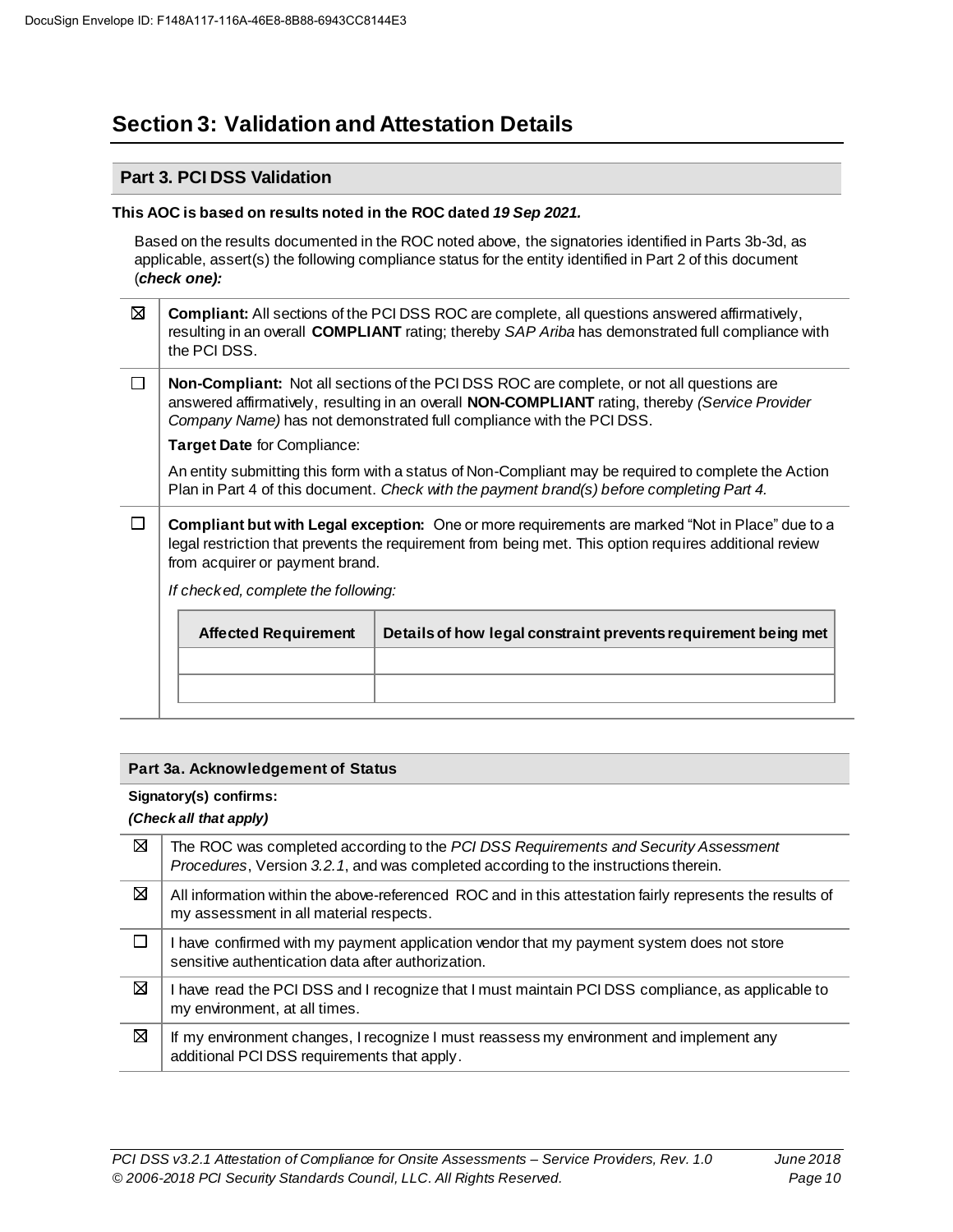### **Part 3a. Acknowledgement of Status** (continued)

| $\boxtimes$   No evidence of full track data <sup>1</sup> , CAV2, CVC2, CID, or CVV2 data <sup>2</sup> , or PIN data <sup>3</sup> storage after |
|-------------------------------------------------------------------------------------------------------------------------------------------------|
| transaction authorization was found on ANY system reviewed during this assessment.                                                              |

 $\boxtimes$ ASV scans are being completed by the PCI SSC Approved Scanning Vendor *Tenable Network Security, Inc.*

#### **Part 3b. Service Provider Attestation**

| DocuSigned by:<br>2268F5FF7FB44C8                          | DocuSigned by:<br>Ermias Desta<br>5A5939BCD161443 |  |  |
|------------------------------------------------------------|---------------------------------------------------|--|--|
| Signature of Service Provider Executive Officer $\uparrow$ | Date: 19 Sep 2021                                 |  |  |
| Service Provider Executive Officer Name:                   | Title:                                            |  |  |
| John Wookey/                                               | President – Intelligent Spend and                 |  |  |
| <b>Ermias Desta</b>                                        | <b>Business Network/</b>                          |  |  |
|                                                            | <b>Interim Business Information Security</b>      |  |  |
|                                                            | <b>Officer</b>                                    |  |  |

| Part 3c. Qualified Security Assessor (QSA) Acknowledgement (if applicable) |                                                       |  |  |
|----------------------------------------------------------------------------|-------------------------------------------------------|--|--|
| If a QSA was involved or assisted with this                                | The QSAs (Torsten Schlotmann/Jan Kemper) assessed all |  |  |
| assessment, describe the role performed:                                   | relevant PCI DSS requirements.                        |  |  |

DocuSigned by:

| Torsten Schlotmann<br>$-9366A4034FFA4CF$                       |                            |  |  |
|----------------------------------------------------------------|----------------------------|--|--|
| Signature of Duly Authorized Officer of QSA Company $\uparrow$ | Date: 19 Sep 2021          |  |  |
| Duly Authorized Officer Name: Torsten Schlotmann               | QSA Company: <b>usd AG</b> |  |  |

### **Part 3d. Internal Security Assessor (ISA) Involvement (if applicable)**

| If an ISA(s) was involved or assisted with  |  |
|---------------------------------------------|--|
| this assessment, identify the ISA personnel |  |
| and describe the role performed:            |  |

<sup>&</sup>lt;sup>1</sup> Data encoded in the magnetic stripe or equivalent data on a chip used for authorization during a card-present transaction. Entities may not retain full track data after transaction authorization. The only elements of track data that may be retained are primary account number (PAN), expiration date, and cardholder name.

<sup>&</sup>lt;sup>2</sup> The three- or four-digit value printed by the signature panel or on the face of a payment card used to verify card-not-present transactions.

<sup>&</sup>lt;sup>3</sup> Personal identification number entered by cardholder during a card-present transaction, and/or encrypted PIN block present w ithin the transaction message.

*PCI DSS v3.2.1 Attestation of Compliance for Onsite Assessments – Service Providers, Rev. 1.0 June 2018 © 2006-2018 PCI Security Standards Council, LLC. All Rights Reserved. Page 11*